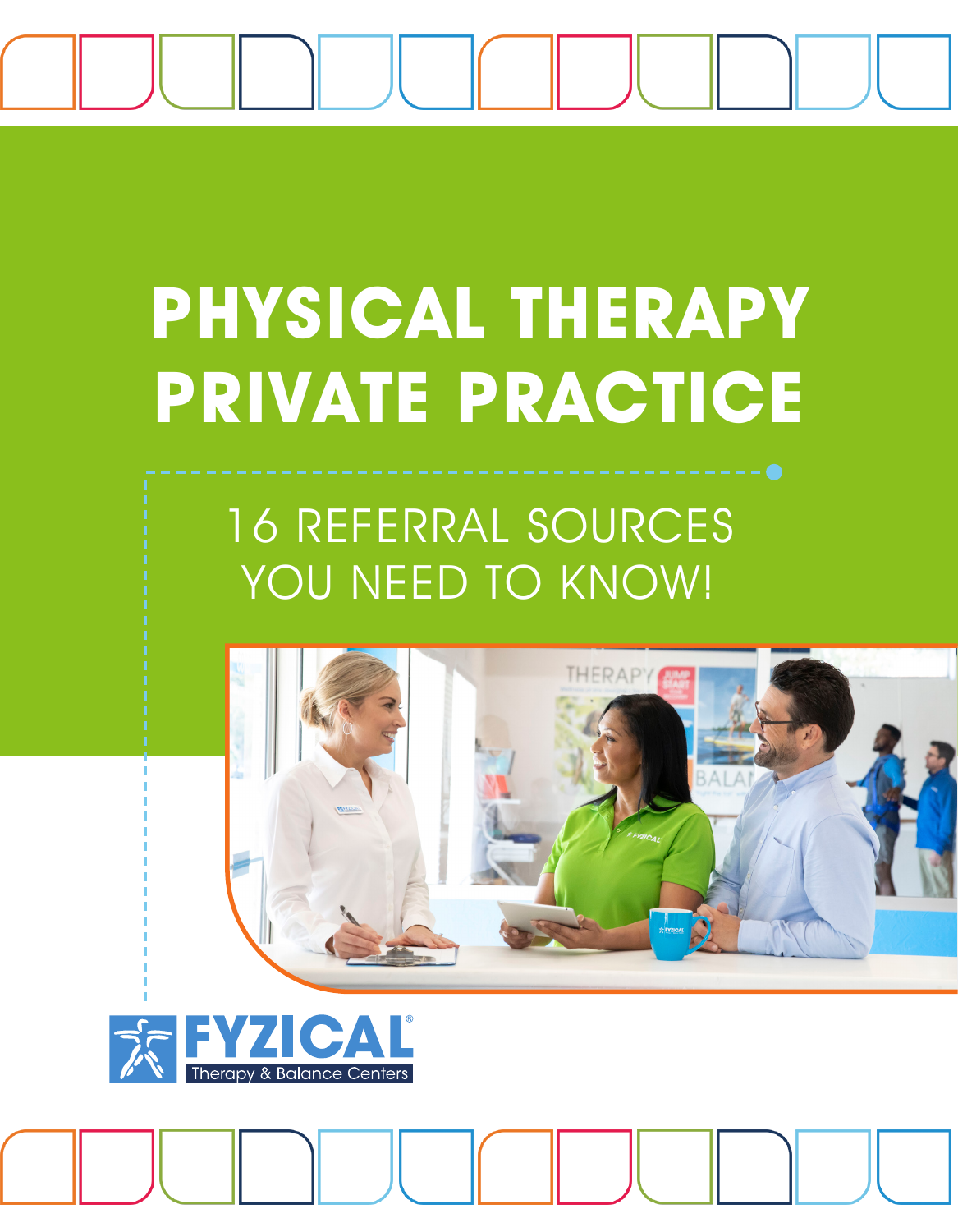

## 16 Referral Sources for PTs



Clinics who provide comprehensive balance and vestibular therapy open up a wealth of referral opportunities from the following specialists:

- Neurotologist **Neurologist Otolaryngologist** Audiologist **Gerentologist** Internist Physiatrist Family Physician Dentists & Oral **Surgeons**
- **Podiatrists Cardiologists** Endocrinologist **Ophthalmologist Optometrist** Podiatrist Psychiatrist

Acquiring new patients is the lifeblood of any clinic. It's essential to the survival of your physical therapy practice. By now, you already understand the importance of networking, and consistent engagement with referral sources to maintain a steady stream of referrals. One way to generate more referrals is by offering differentiated treatment services from other practices in your surrounding area.

Diversifying your referral sources increases the stability of your practice by preventing your business from being over reliant on a single referral source. Expanding the services your clinic offers creates an opportunity for you to further differentiate your practice from the other practices in your area. Ultimately, this allows you to bill for more ICD-10's and add a level of collections security to your private practice that you wouldn't have otherwise had.

Learn more about how our members are diversifying their practices and growing their revenues by  $40\%$ \*

> Click Here for [More Information](https://www.fyzicalfranchise.com/physical-therapy-referral-management)

\*FYZICAL conversion model saw the following revenue growth; average 40%, median 37.7%, 51% (44/87) who joined FYZICAL met or exceeded the average 40% revenue growth. p.48 F.D.D.